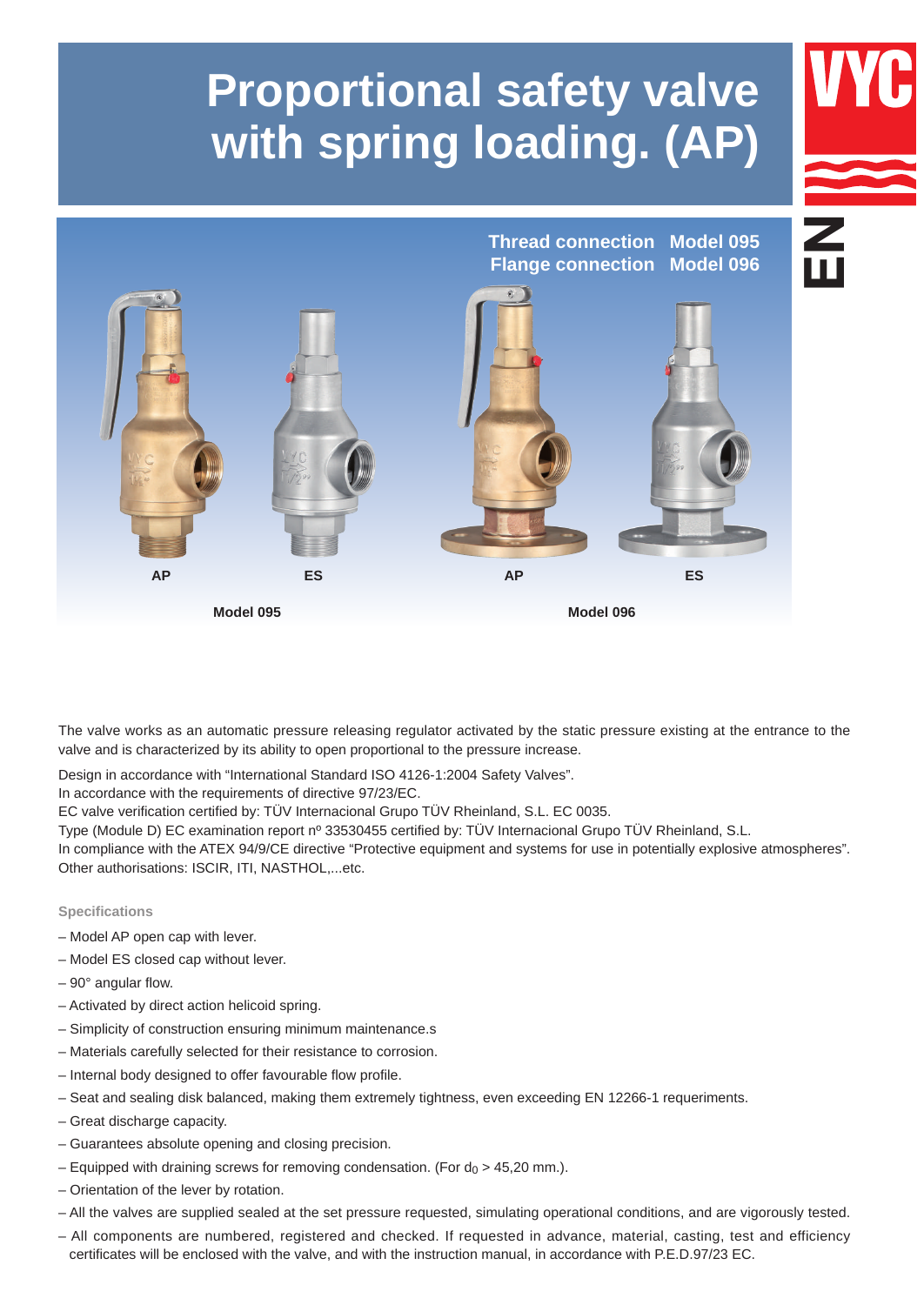## IMPORTANT

1.- Silicone's rubber, Fluorelastomer (Vitón) seals, PTFE (Teflón)... etc., achieving leakage levels less than:

$$
0.3x10^{-3} \frac{\text{Pa cm}^3}{\text{sec.}}
$$

The ranges of application allow certain flexibility although we recommend limiting them to:

| RANGE OF APPLICATIONS OF THE SEALS |   |     |                            |     |                     |                    |                |      |  |  |  |  |  |  |
|------------------------------------|---|-----|----------------------------|-----|---------------------|--------------------|----------------|------|--|--|--|--|--|--|
|                                    |   |     |                            |     |                     |                    |                |      |  |  |  |  |  |  |
|                                    |   |     |                            |     | SET PRESSURE IN bar |                    |                |      |  |  |  |  |  |  |
| <b>FLUID</b>                       |   | 0,2 | 1.5                        | 3,5 | 4,0                 | 6,0                |                | 25,0 |  |  |  |  |  |  |
| Saturated steam                    |   | S   |                            |     |                     |                    |                |      |  |  |  |  |  |  |
| Liquids and gases                  |   |     | S                          |     |                     |                    |                |      |  |  |  |  |  |  |
|                                    |   |     |                            |     |                     | TEMPERATURE IN °C  |                |      |  |  |  |  |  |  |
| <b>SEALS</b>                       |   |     | ACCORDING TO MANUFACTURERS |     |                     | RECOMMENDED BY VYC |                |      |  |  |  |  |  |  |
|                                    |   |     | <b>MINIMUM</b>             |     | <b>MAXIMUM</b>      | <b>MINIMUM</b>     | <b>MAXIMUM</b> |      |  |  |  |  |  |  |
| Silicone's rubber                  | S |     | $-60$                      |     | $+200$              | $-50$              | $+115$         |      |  |  |  |  |  |  |
| Fluorelastomer (Vitón)             | V |     | $-40$                      |     | $+250$              | $-30$              | $+150$         |      |  |  |  |  |  |  |
| PTFE (Teflón)                      |   |     | $-265$                     |     | $+260$              | $-80$              | $+230(1)$      |      |  |  |  |  |  |  |

(1) For temperatures exceeding 230°C apply metalic seal only.

Depending on demand:

- Buna-nitryls seals, Butyl, Natural rubber, E.P.D.M., Chlorosulphonate polyethylene (Hypalon), Neoprene, etc.
- Seal metal by metal.
- Electrical contact indicating open/closed.
- Other connections.
- Possibility of manufacture in other types of material, for special operating conditions (high temperatures, fluids, etc.).
- Totally free of oil and grease, to work with oxygen, avoiding possible fire risks (UV-Oxygen-VBG62).

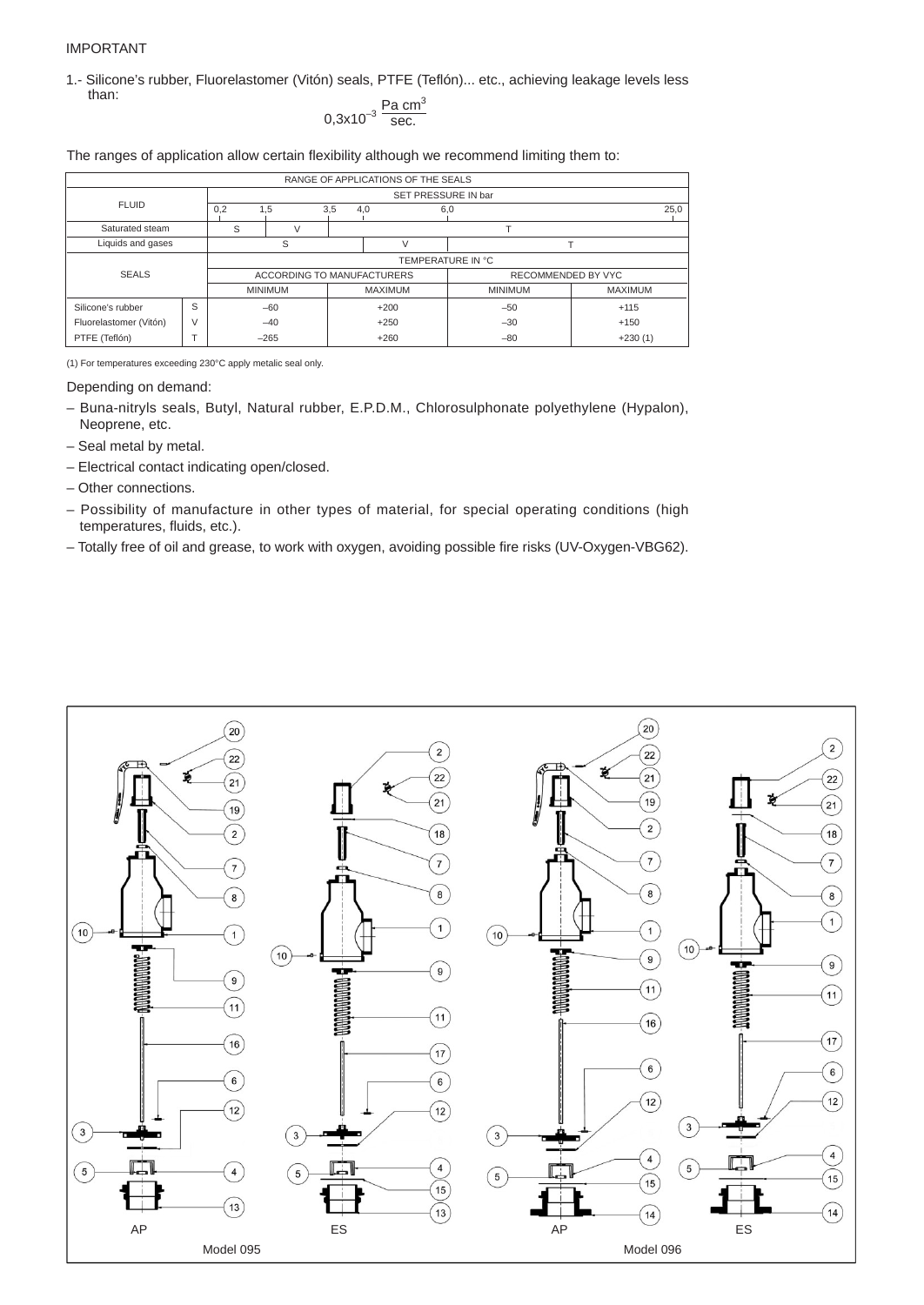| <b>TYPE</b>     | N°.            | <b>PIECE</b>                                                                         | R <sub>1</sub> x R <sub>2</sub>  | $1/4"$ x $1/4"$ | $3/8" \times 3/8"$ | $1/2"$ x $1/2"$   | $3/4" \times 3/4"$              | $1"$ x $1"$ | 1 1/4" x 1 1/4" 1 1/2" x 1 1/2" |            | $2" \times 2"$      | 2 1/2" x 2 1/2"             | $3" \times 3"$                | $4" \times 4"$        |    |             |             | <b>PN</b> CONDITIONS |
|-----------------|----------------|--------------------------------------------------------------------------------------|----------------------------------|-----------------|--------------------|-------------------|---------------------------------|-------------|---------------------------------|------------|---------------------|-----------------------------|-------------------------------|-----------------------|----|-------------|-------------|----------------------|
|                 | <b>PIECE</b>   |                                                                                      | DN <sub>1</sub> x R <sub>2</sub> | 8 x 1/4"        | 10 x 3/8"          | 15 x 1/2"         | 20 x 3/4"<br>Brass (EN-CW617N)  | 25 x 1"     | 32 x 1 1/4"                     | 40 x 1 1/2 | 50 x 2"<br>$^\star$ | 65 x 2 1/2"                 | 80 x 3"<br>Bronze (EN-CC761S) | 100 x 4"              |    | $\,$ A $\,$ | $\,$ B $\,$ | C                    |
|                 | 1              | <b>Body</b>                                                                          |                                  |                 |                    |                   | Brass (EN-CW617N)               |             |                                 |            | $\star$             |                             | Bronze (EN-CC761S)            |                       |    |             |             |                      |
|                 | 2              | Cap                                                                                  |                                  |                 |                    |                   | Brass (EN-CW617N)               |             |                                 |            |                     |                             | Bronze (EN-CC761S)            |                       |    |             |             |                      |
|                 | 3              | Coupling                                                                             |                                  |                 |                    |                   |                                 |             | Stainless steel (EN-1.4401)     |            |                     |                             |                               |                       |    |             |             |                      |
|                 | 4<br>7         | Lead                                                                                 |                                  |                 |                    |                   |                                 |             | Brass (EN-CW617N)               |            |                     |                             |                               |                       |    |             |             |                      |
|                 |                | Hollow screw                                                                         |                                  |                 |                    |                   |                                 |             | Brass (EN-CW617N)               |            |                     |                             |                               |                       |    |             |             |                      |
|                 | 8<br>9         | Hollow screw nut                                                                     |                                  |                 |                    |                   |                                 |             | Brass (EN-CW617N)               |            |                     |                             |                               |                       | 16 |             |             | 16 200 -60           |
|                 | 10             | Spring press<br>Cap                                                                  |                                  |                 |                    |                   |                                 |             |                                 |            |                     |                             | Brass (EN-CW617N)             |                       |    |             |             |                      |
| BRONZE / BRASS  | 13             | Screwed seat                                                                         |                                  |                 |                    | Brass (EN-CW617N) |                                 |             |                                 |            | $^\star$            |                             | Bronze (EN-CC761S)            |                       |    |             |             |                      |
|                 | 14             | Flanged seat                                                                         |                                  |                 |                    |                   |                                 |             | Bronze (EN-CC761S)              |            |                     |                             |                               |                       |    |             |             |                      |
|                 | 15             | Body coupling                                                                        |                                  |                 |                    |                   |                                 |             | PTFE (Teflón)                   |            |                     |                             |                               |                       |    |             |             |                      |
|                 | 18             | Hood coupling                                                                        |                                  |                 |                    |                   |                                 |             | PTFE (Teflón)                   |            |                     |                             |                               |                       |    |             |             |                      |
|                 | $\mathbf{1}$   | <b>Body</b>                                                                          |                                  |                 |                    |                   | Brass (EN-CW617N)               |             |                                 |            | $^\star$            |                             | Bronze (EN-CC761S)            |                       |    |             |             |                      |
|                 | $\overline{2}$ | Cap                                                                                  |                                  |                 |                    |                   | Brass (EN-CW617N)               |             |                                 |            |                     |                             | Bronze (EN-CC761S)            |                       |    |             |             |                      |
|                 | 3              | Coupling                                                                             |                                  |                 |                    |                   |                                 |             | Stainless steel (EN-1.4401)     |            |                     |                             |                               |                       |    |             |             |                      |
|                 | 4              | Lead                                                                                 |                                  |                 |                    |                   |                                 |             | Stainless steel (EN-1.4401)     |            |                     |                             |                               |                       |    |             |             |                      |
|                 | $\overline{7}$ | <b>Hollow screw</b>                                                                  |                                  |                 |                    |                   |                                 |             | Brass (EN-CW617N)               |            |                     |                             |                               |                       |    |             |             |                      |
| MIXED           | 8              | Hollow screw nut                                                                     |                                  |                 |                    |                   |                                 |             | Brass (EN-CW617N)               |            |                     |                             |                               |                       |    |             |             |                      |
|                 | 9              | Spring press                                                                         |                                  |                 |                    |                   |                                 |             | Brass (EN-CW617N)               |            |                     |                             |                               |                       | 25 |             |             | 25 200 -60           |
|                 | 10             | Cap                                                                                  |                                  |                 |                    |                   |                                 |             |                                 |            |                     |                             | Brass (EN-CW617N)             |                       |    |             |             |                      |
|                 | 13             | Screwed seat                                                                         |                                  |                 |                    |                   |                                 |             | Stainless steel (EN-1.4408)     |            |                     |                             |                               |                       |    |             |             |                      |
|                 | 14             | Flanged seat                                                                         |                                  |                 |                    |                   |                                 |             | Stainless steel (EN-1.4408)     |            |                     |                             |                               |                       |    |             |             |                      |
|                 | 15             | Body coupling                                                                        |                                  |                 |                    |                   |                                 |             | PTFE (Teflón)                   |            |                     |                             |                               |                       |    |             |             |                      |
|                 | 18             | Hood coupling                                                                        |                                  |                 |                    |                   |                                 |             | PTFE (Teflón)                   |            |                     |                             |                               |                       |    |             |             |                      |
|                 | $\mathbf{1}$   | <b>Body</b>                                                                          |                                  |                 |                    |                   |                                 |             | Stainless steel (EN-1.4408)     |            |                     |                             |                               |                       |    |             |             |                      |
|                 | $\overline{2}$ | Cap                                                                                  |                                  |                 |                    |                   | Stainless steel (EN-1.4305) (2) |             |                                 |            |                     | Stainless steel (EN-1.4408) |                               |                       |    |             |             |                      |
|                 | 3              | Coupling                                                                             |                                  |                 |                    |                   |                                 |             | Stainless steel (EN-1.4401)     |            |                     |                             |                               |                       |    |             |             |                      |
|                 | 4              | Lead                                                                                 |                                  |                 |                    |                   |                                 |             | Stainless steel (EN-1.4401)     |            |                     |                             |                               |                       |    |             |             |                      |
| STAINLESS STEEI | $\overline{7}$ | <b>Hollow screw</b>                                                                  |                                  |                 |                    |                   |                                 |             | Stainless steel (EN-1.4305)     |            |                     |                             |                               |                       |    |             |             |                      |
|                 | 8              | Hollow screw nut                                                                     |                                  |                 |                    |                   |                                 |             | Stainless steel (EN-1.4305)     |            |                     |                             |                               |                       | 25 |             |             | 25 250 -60           |
|                 | 9              | Spring press                                                                         |                                  |                 |                    |                   |                                 |             | Stainless steel (EN-1.4301)     |            |                     |                             |                               |                       |    |             |             |                      |
|                 | 10             | Cap                                                                                  |                                  |                 |                    |                   |                                 |             |                                 |            |                     |                             | Stainless steel (EN-1.4401)   |                       |    |             |             |                      |
|                 | 13             | Screwed seat                                                                         |                                  |                 |                    |                   |                                 |             | Stainless steel (EN-1.4408)     |            |                     |                             |                               |                       |    |             |             |                      |
|                 | 14             | Flanged seat                                                                         |                                  |                 |                    |                   |                                 |             | Stainless steel (EN-1.4408)     |            |                     |                             |                               |                       |    |             |             |                      |
|                 | 15             | Body coupling                                                                        |                                  |                 |                    |                   |                                 |             | PTFE (Teflón)                   |            |                     |                             |                               |                       |    |             |             |                      |
|                 | 18             | Hood coupling                                                                        |                                  |                 |                    |                   |                                 |             | PTFE (Teflón)                   |            |                     |                             |                               |                       |    |             |             |                      |
|                 | 5              | Nut                                                                                  |                                  |                 |                    |                   |                                 |             | Stainless steel (EN-1.4401)     |            |                     |                             |                               |                       |    |             |             |                      |
|                 | 6              | Clip                                                                                 |                                  |                 |                    |                   |                                 |             | Stainless steel (EN-1.4310)     |            |                     |                             |                               |                       |    |             |             |                      |
|                 | 11             | Spring                                                                               |                                  |                 |                    |                   |                                 |             | Stainless steel (EN-1.4310) (1) |            |                     |                             |                               |                       |    |             |             |                      |
|                 | 12             | Sealing disk                                                                         |                                  |                 |                    |                   |                                 |             | PTFE (Teflón)                   |            |                     |                             |                               |                       |    |             |             |                      |
|                 |                |                                                                                      |                                  |                 |                    |                   |                                 |             | Silicone's rubber               |            |                     |                             |                               |                       |    |             |             |                      |
|                 |                |                                                                                      |                                  |                 |                    |                   |                                 |             | Fluorelastomer (Vitón)          |            |                     |                             |                               |                       |    |             |             |                      |
|                 | 16,17          | Rod                                                                                  |                                  |                 |                    |                   |                                 |             | Stainless steel (EN-1.4301)     |            |                     |                             |                               |                       |    |             |             |                      |
|                 | 19             | Lever                                                                                |                                  |                 |                    |                   |                                 |             | Stainless steel (EN-1.4301)     |            |                     |                             |                               |                       |    |             |             |                      |
|                 | 20<br>21       | Clip                                                                                 |                                  |                 |                    |                   |                                 |             | Stainless steel (EN-1.4301)     |            |                     |                             |                               |                       |    |             |             |                      |
|                 | 22             | Sealing wire<br>Seal                                                                 |                                  |                 |                    |                   |                                 |             | Sealing wire<br>Plastic         |            |                     |                             |                               |                       |    |             |             |                      |
|                 |                |                                                                                      |                                  |                 |                    |                   |                                 |             |                                 |            |                     |                             |                               |                       |    |             |             |                      |
|                 |                | (1) Spring steel (EN-10270-1-SH) for wide spring $\varnothing$ > 10 mm. but < 14 mm. |                                  |                 |                    |                   |                                 |             | * Brass (EN-CC754S-GM).         |            |                     |                             |                               | $A = PRESSURE IN bar$ |    |             |             |                      |

Vanadium chrome steel (EN-1.8159) for wide spring  $\varnothing$  > 13 mm.

(2) With a welded stainless steel flap (EN-1.4301).

## **DISASSEMBLY AND ASSEMBLY**

## **1 – Disassembly**

- To replace the spring (11), or clean any of the internal components of the valve, proceed in the following manner:
- A Withdraw the clip (20), using a punching tool, and lift the lever (19).
- $B -$  Unscrew the cap  $(2)$  and remove.
- C Holding the rod (16) (17) steady, loosen the hollow screw nut (8), until the constructive limit, and the hollow screw (7) until you note a releasing of the spring (11).

• Brass (EN-CW617N).

 $B = MAX.$  TEMP. IN  $°C$  $C = MIN.$  TEMP. IN  $°C$ 

- D Unscrew the body (1) holding the rod (16) (17) and the seat (13) (14) steady.
- $E -$  Lift the body (1) and you will have acces to all the components.

### **2 – Assembly**

- A Enter the body (1) and the joint (15) through the upper part the rod (16) (17).
- B Turn the body (1) holding the rod (16) (17) and the seat (13) (14) steady.
- $C$  Replace the hollow screw (7) with the hollow secrew nut (8).
- D Adjust the set pressure with the hollow screw (7) and fix the adjustment position with the hollow screw nut (8).
- $E -$  Change the coupling (18) and lightly tighten the cap (2).
- $F -$  Place the lever (19) and fix it with the clip (20).

## **ADJUSTING THE SET PRESSURE**

- A Proceed according to DISASSEMBLY A, B, C.
- B Proceed according to ASSEMBLY D, E, F.

#### WARNING

In case to do the change of the sealing disc (12) make sure that the surface of this as well as the one of the seat (13) (14) the correctly rectified and free of impurities.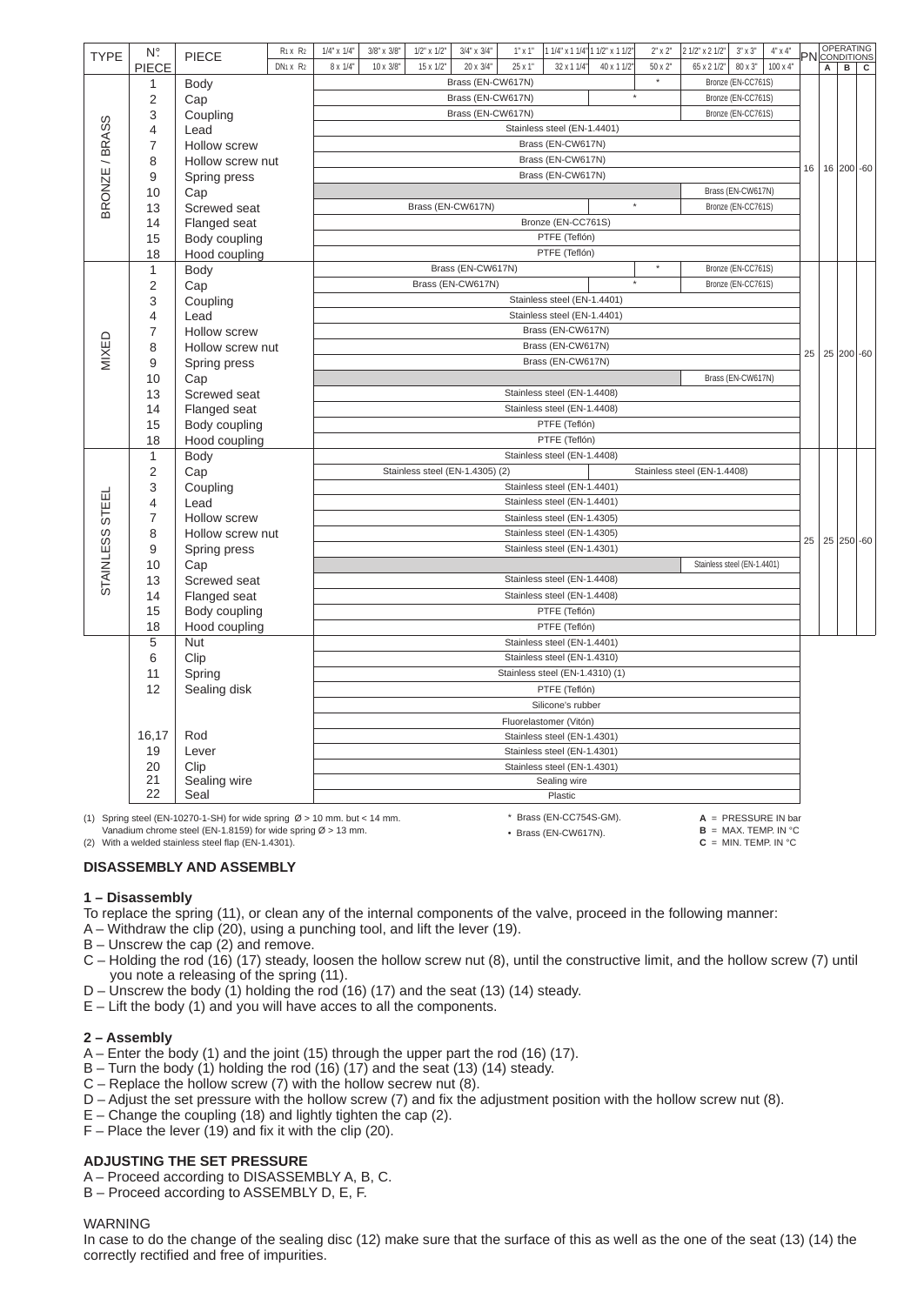| $R_1 \times R_2$<br>$DN_1 \times R_2$ |           |                                      | $1/4$ x $1/4$ |                | $8 \times 1/4$ |                                                                     | $3/8^* \times 3/8$ |                | $10 \times 3/8$ |                | $1/2" \times 1/2"$ |                | $15 \times 1/2$ |                | $3/4" \times 3/4"$ |                | $20 \times 3/4$ |                | $1.8\pm0.1$      |                 | $25 \times 1$ |                | $1/4"$ x 1 1/4 |                | $32 \times 11/4$ |                | $1/2$ " x 1 1/2 |                | $40 \times 112$ | $2^{\circ} \times 2^{\circ}$ |               | $50 \times 2$  |               | 2 1/2" x 2 1/2 |               |               | 65 x 2 1/2             |               | $3^{\circ} \times 3^{\circ}$ |                | 80 x 3        | $4^{\circ}\times4^{\circ}$ |               | $100 \times 4$ |                           |                |
|---------------------------------------|-----------|--------------------------------------|---------------|----------------|----------------|---------------------------------------------------------------------|--------------------|----------------|-----------------|----------------|--------------------|----------------|-----------------|----------------|--------------------|----------------|-----------------|----------------|------------------|-----------------|---------------|----------------|----------------|----------------|------------------|----------------|-----------------|----------------|-----------------|------------------------------|---------------|----------------|---------------|----------------|---------------|---------------|------------------------|---------------|------------------------------|----------------|---------------|----------------------------|---------------|----------------|---------------------------|----------------|
|                                       |           |                                      |               |                |                |                                                                     |                    |                |                 |                |                    |                |                 |                |                    |                |                 |                |                  |                 |               |                |                |                |                  |                |                 |                |                 |                              |               |                |               |                |               |               |                        |               |                              |                |               |                            |               |                |                           |                |
|                                       |           | <b>MODEL</b>                         | 095 AP        | <b>D95 ES</b>  | 196 AP         | <b>196 ES</b>                                                       | 095 AP             | 095 ES         | 096 AP          | 096 ES         | 095 AP             | 095 ES         | 096 AP          | 096 ES         | 095 AP             | 095 ES         | 096 AP          | 096 ES         | 195 AP           | <b>095 ES</b>   | 196 AP        | 096 ES         | 095 AP         | 095 ES         | 096 AP           | 096 ES         | 095 AP          | 095 ES         | 096 AP          | 096 ES                       | 095 AP        | 095 ES         | 096 AP        | <b>96 ES</b>   | 095 AP        | <b>D95 ES</b> | 096 AP                 | 096 ES        | 095 AP                       | 095 ES         | 096 AP        | 096 ES                     | 095 AP        | 095 ES         | 096 AP<br>096 ES          |                |
|                                       |           | do                                   |               | 10,20          |                |                                                                     |                    |                | 10,20           |                |                    | 16,20          |                 |                |                    |                | 20,80           |                |                  |                 | 25,20         |                |                |                | 32,20            |                |                 |                | 38,20           |                              |               | 45,20          |               |                |               | 60,20         |                        |               |                              |                | 75,20         |                            |               | 95,20          |                           |                |
|                                       | $A_0 =$   | $\frac{d_0^2}{4}$<br>$-S$            |               | 29,50          |                |                                                                     |                    |                | 29,50           |                |                    |                | 120,30          |                |                    |                | 207,50          |                |                  |                 | 347,10        |                |                |                | 543,00           |                |                 |                | 780,40          |                              |               | 1157,60        |               |                |               |               | 2155,60                |               |                              |                | 3161,40       |                            |               | 5452,10        |                           |                |
|                                       |           | н                                    | 139           | 129            | $\frac{48}{1}$ | 138                                                                 | 139                | 129            | 148             | 138            | 150                | 140            | 165             | 155            | 168                | 158            | 176             | 166            | $\overline{191}$ | $\frac{181}{2}$ | 198           | 188            | 224            | 212            | 232              | 220            | 263             | 247            | 270             | 254                          | 331           | 315            | 334           | 318            | 373           | 349           | 373                    | 349           | 439                          | 415            | 441           | 417                        | 507           | 483            | 507                       | 483            |
|                                       |           | h <sup>1</sup>                       |               | 35             |                |                                                                     |                    | 35             |                 |                |                    | 38             |                 |                |                    |                | 42              |                |                  |                 | 46            |                |                |                | 55               |                |                 |                | 62              |                              |               | 80             |               |                |               | 86            |                        |               |                              | 100            |               |                            |               | 112            |                           |                |
|                                       |           | L <sub>1</sub>                       |               | 30             |                |                                                                     |                    | 30             |                 |                |                    | 32             |                 |                |                    |                | 35              |                |                  |                 | 38            |                |                |                | 44               |                |                 |                | 55              |                              |               | 70             |               |                |               |               | 75                     |               |                              |                | 90            |                            |               | 105            |                           |                |
|                                       |           | L <sub>2</sub>                       |               |                |                |                                                                     |                    |                |                 |                |                    |                |                 |                |                    |                |                 |                |                  |                 |               |                |                |                |                  |                |                 |                |                 |                              |               |                |               |                |               |               |                        |               |                              |                |               |                            |               |                |                           |                |
|                                       |           |                                      | 43            |                |                | 52                                                                  |                    | 43             | 52              |                |                    | 52             | 67              |                |                    | 61             |                 | 69             |                  | 72              |               | 79             |                | 80             |                  | 88             |                 | 91             |                 | 98                           | 110           |                | 113           |                | 125           |               |                        | 125           |                              | 136            |               | 138                        |               | 163            | 163                       |                |
|                                       |           | $\mathsf{R}$                         |               |                |                |                                                                     |                    |                |                 |                |                    |                |                 |                |                    |                |                 |                |                  |                 |               |                |                |                |                  |                |                 |                |                 |                              |               |                |               |                |               | 1/8"          |                        |               |                              | 1/8"           |               |                            |               | 1/8"           |                           |                |
|                                       |           | CONNECTIONS                          |               |                |                | Whitworth cylindrical Male x Female thread ISO 228/1 1978 (DIN-259) |                    |                |                 |                |                    |                |                 |                |                    |                |                 |                |                  |                 |               |                |                |                |                  |                |                 |                |                 |                              |               |                |               |                |               |               |                        |               |                              |                |               |                            |               |                |                           |                |
| Ш                                     |           | $D_1$                                |               |                |                | 80                                                                  |                    |                |                 | 90             |                    |                | 95              |                |                    |                |                 | 105            |                  |                 |               | 115            |                |                |                  | 140            |                 |                |                 | 150                          |               |                | 165           |                |               |               |                        | 185           |                              |                |               | 200                        |               |                | 220'<br>$235^\circ$       |                |
| <b>FLANGE</b>                         |           | K <sub>1</sub>                       |               |                |                | 55                                                                  |                    |                |                 | 60             |                    |                | 65              |                |                    |                |                 | 75             |                  |                 |               | 85             |                |                |                  | 100            |                 |                |                 | 110                          |               |                | 125           |                |               |               |                        | 145           |                              |                |               | 160                        |               |                | $180*$<br>$190^{\bullet}$ |                |
|                                       | EN-1092-3 | EN-1092-1<br> 1                      |               |                |                | 11,50                                                               |                    |                |                 | 14             |                    |                | 14              |                |                    | ٠              |                 | 14             |                  |                 |               | 14             |                |                |                  | 18             |                 |                |                 | 18                           |               |                | 18            |                |               |               |                        | 18            | ٠                            |                |               | 18                         |               |                | $18*$<br>$22^{\circ}$     |                |
| <b>INTAKE</b>                         | $\circ$   | BRONZE<br>BRASS<br>MIXED<br>S: STEEL | ٠             |                |                | 12<br>14                                                            |                    |                |                 | 12<br>16       | ٠                  |                | 16              | 12             |                    | ÷              |                 | 12<br>18       |                  | ÷               |               | 12<br>18       |                | ٠              |                  | 14<br>18       |                 | ÷              |                 | 14<br>18                     | ٠             |                | 16<br>20      |                | ٠             |               | 22                     | 16            | ÷<br>٠                       |                |               | 18<br>24                   | H<br>÷        |                | $20\,$<br>24              |                |
|                                       | T-N-T     | <b>PN-25</b><br><b>DRILLS Nº</b>     |               |                | $\overline{4}$ |                                                                     |                    |                |                 | $\overline{4}$ |                    |                | $\overline{4}$  |                |                    |                |                 | $\overline{4}$ |                  |                 |               | $\overline{4}$ |                |                |                  | $\overline{4}$ |                 |                |                 |                              |               |                |               |                |               |               | $4^*$                  |               |                              |                |               | 8                          |               |                | $\bf{8}$                  |                |
|                                       |           | BRONZE/BRASS                         | 0,60          | 0,52           | 1,05           | 0,98                                                                | 0,61               | 0,51           | 1,25            | 1,10           | 0,83               | 0.74           | 1,64            | 1,54           | 1,05               | 0,97           | 2,00            | 1,90           | 1,50             | $\frac{41}{4}$  | 2,61          | 2.80           | 2,34           | 2,15           | 4,15             | 4.35           | 3.76            | 3,50           | 6,00            | 5,50                         | 6,00          | 5,80           | 8,60          | 8,10           | 7,30          | 6,90          | $8^{\bullet}$<br>10,80 | 11,30         | 9,80                         | 9,40           | 13,80         | 16,00                      | 21,50         | 26,10          | 28,10                     | 30,30          |
| WEIGHT IN Kgs                         |           |                                      | 0,60          | 0,50           | 1,03           | 0,96                                                                | 0,60               | 0,50           | 1,22            | 1,15           | 0,80               | 0,70           | 1,60            | 1,50           | 1,04               | 0,90           | 1,93            | 1,83           | 1,50             | 1,30            | 2,50          | 2,70           | 2,20           | 2,01           | 4,00             | 4,20           | 3,70            | 3,30           | 5,80            | 5,30                         | 5,70          | 5,50           | 9,00          | 7,70           | 7,00          | 6,60          |                        | 11,00         | 9,50                         | 9,10           | 13,50         | 15,70                      |               |                |                           | 29,20          |
|                                       |           | <b>MIXED</b>                         |               |                |                |                                                                     |                    |                |                 |                |                    |                |                 |                |                    |                |                 |                |                  |                 |               |                |                |                |                  |                |                 |                |                 |                              |               |                |               |                |               |               | 10,50                  |               |                              |                |               |                            | 21,20         | 25,00          | 27,00                     |                |
|                                       |           | STAINLESS STEE                       | 0,53          | 0,46           | 0,99           | 0,92                                                                | 0,55               | 0,45           | 1,18            | 1,11           | 0,70               | 0,62           | 1,52            | 1,42           | 0,90               | 0,84           | 1,87            | 1,74           | 1,31             | 1,20            | 2,50          | 2,42           | 1,90           | 1,80           | 3,60             | 3,80           | 3,17            | 3,00           | 5,50            | 5,00                         | 5,40          | 5,30           | 8,20          | 7,10           | 6,40          | 6,00          | 9,90                   | 10,60         | 9,10                         | 8,70           | 13,20         | 14,30                      | 20,10         | 24,00          | 24,50                     | 25,60          |
|                                       |           |                                      |               |                |                |                                                                     |                    |                |                 |                |                    |                |                 |                |                    |                |                 |                |                  |                 |               |                |                |                |                  |                |                 |                |                 |                              |               |                |               |                |               |               |                        |               |                              |                |               |                            |               |                |                           |                |
|                                       |           | <b>BRONZE/BRASS</b>                  | 2-095.        | 2002-095.50411 | 2002-096.504   | 2002-096.5041                                                       | 2002-095.538       | 2002-095.5381  | 2002-096.538    | 2002-096.5381  | 2002-095.502       | 2002-095.5021  | 2002-096.502    | 2002-096.5021  | 2002-095.534       | 2002-095.5341  | 2002-096.534    | 2002-096.534   | 2002-095.5101    | 2002-095.5101   | 2002-096.5101 | 2002-096.5101  | 2002-095.5141  | 2002-095.5141  | 2002-096.5141    | 2002-096.5141  | 2002-095.512    | 2002-095.5121  | 2002-096.512    | 2002-096.5121                | 2002-095.520  | 2002-095.520   | 2002-096.520  | 2002-096.5201  | 2002-095.522  | 2002-095.5221 | 2002-096.522           | 2002-096.5221 | 2002-095.530                 | 2002-095.5301  | 2002-096.5301 | 2002-096.5301              | 2002-095.540  | 2002-095.54011 | 2002-096.5401             | 2002-096.5401  |
|                                       |           |                                      | 200           |                |                |                                                                     |                    |                |                 |                |                    |                |                 |                |                    |                |                 |                |                  |                 |               |                |                |                |                  |                |                 |                |                 |                              |               |                |               |                |               |               |                        |               |                              |                |               |                            |               |                |                           |                |
|                                       |           |                                      |               |                |                |                                                                     |                    |                |                 |                |                    |                |                 |                |                    |                |                 |                |                  |                 |               |                |                |                |                  |                |                 |                |                 |                              |               |                |               |                |               |               |                        |               |                              |                |               |                            |               |                |                           |                |
| CODE                                  |           | <b>MIXED</b>                         | 2002-095.6043 | 2002-095.60431 | 2002-096.6043  | 2002-096.6043                                                       | 2002-095.6383      | 2002-095.6383  | 2002-096.6383   | 2002-096.6383  | 2002-095.6023      | 2002-095.6023  | 2002-096.6023   | 2002-096.6023  | 2002-095.6343      | 2002-095.6343  | 2002-096.6343   | 2002-096.6343  | 2002-095.6103    | 2002-095.6103   | 2002-096.6103 | 2002-096.6103  | 2002-095.6143  | 2002-095.61431 | 2002-096.6143    | 2002-096.61431 | 2002-095.6123   | 2002-095.6123  | 2002-096.6123   | 2002-096.6123                | 2002-095.6203 | 2002-095.6203  | 2002-096.6203 | 2002-096.6203  | 2002-095.6223 | 2002-095.6223 | 2002-096.6223          | 2002-096.6223 | 2002-095.6303                | 2002-095.6303  | 2002-096.6303 | 2002-096.6303              | 2002-095.6403 | 2002-095.6403  | 2002-096.6403             |                |
|                                       |           |                                      |               |                |                |                                                                     |                    |                |                 |                |                    |                |                 |                |                    |                |                 |                |                  |                 |               |                |                |                |                  |                |                 |                |                 |                              |               |                |               |                |               |               |                        |               |                              |                |               |                            |               |                |                           | 2002-096.64031 |
|                                       |           |                                      |               |                |                |                                                                     |                    |                |                 |                |                    |                |                 |                |                    |                |                 |                |                  |                 |               |                |                |                |                  |                |                 |                |                 |                              |               |                |               |                |               |               |                        |               |                              |                |               |                            |               |                |                           |                |
|                                       |           | <b>STAINLESS STEEL</b>               | 2002-095.6042 | 2002-095.60421 | 2002-096.6042  | 2002-096.60421                                                      | 2002-095.6382      | 2002-095.63821 | 2002-096.6382   | 2002-096.63821 | 2002-095.6022      | 2002-095.60221 | 2002-096.6022   | 2002-096.60221 | 2002-095.6342      | 2002-095.63421 | 2002-096.6342   | 2002-096.63421 | 2002-095.6102    | 2002-095.61021  | 2002-096.6102 | 2002-096.61021 | 2002-095.6142  | 2002-095.61421 | 2002-096.6142    | 2002-096.61421 | 2002-095.6122   | 2002-095.61221 | 2002-096.6122   | 2002-096.61221               | 2002-095.6202 | 2002-095.62021 | 2002-096.6202 | 2002-096.62021 | 2002-095.6222 | 2002-095.6222 | 2002-096.6222          | 2002-096.6222 | 2002-095.6302                | 2002-095.63021 | 2002-096.6302 | 2002-096.63021             | 2002-095.6402 | 2002-095.64021 | 2002-096.6402             | 2002-096.64021 |
|                                       |           |                                      |               |                |                |                                                                     |                    |                |                 |                |                    |                |                 |                |                    |                |                 |                |                  |                 |               |                |                |                |                  |                |                 |                |                 |                              |               |                |               |                |               |               |                        |               |                              |                |               |                            |               |                |                           |                |
|                                       |           |                                      |               |                |                |                                                                     |                    |                |                 |                |                    |                |                 |                |                    |                |                 |                |                  |                 |               |                |                |                |                  |                |                 |                |                 |                              |               |                |               |                |               |               |                        |               |                              |                |               |                            |               |                |                           |                |







Model 095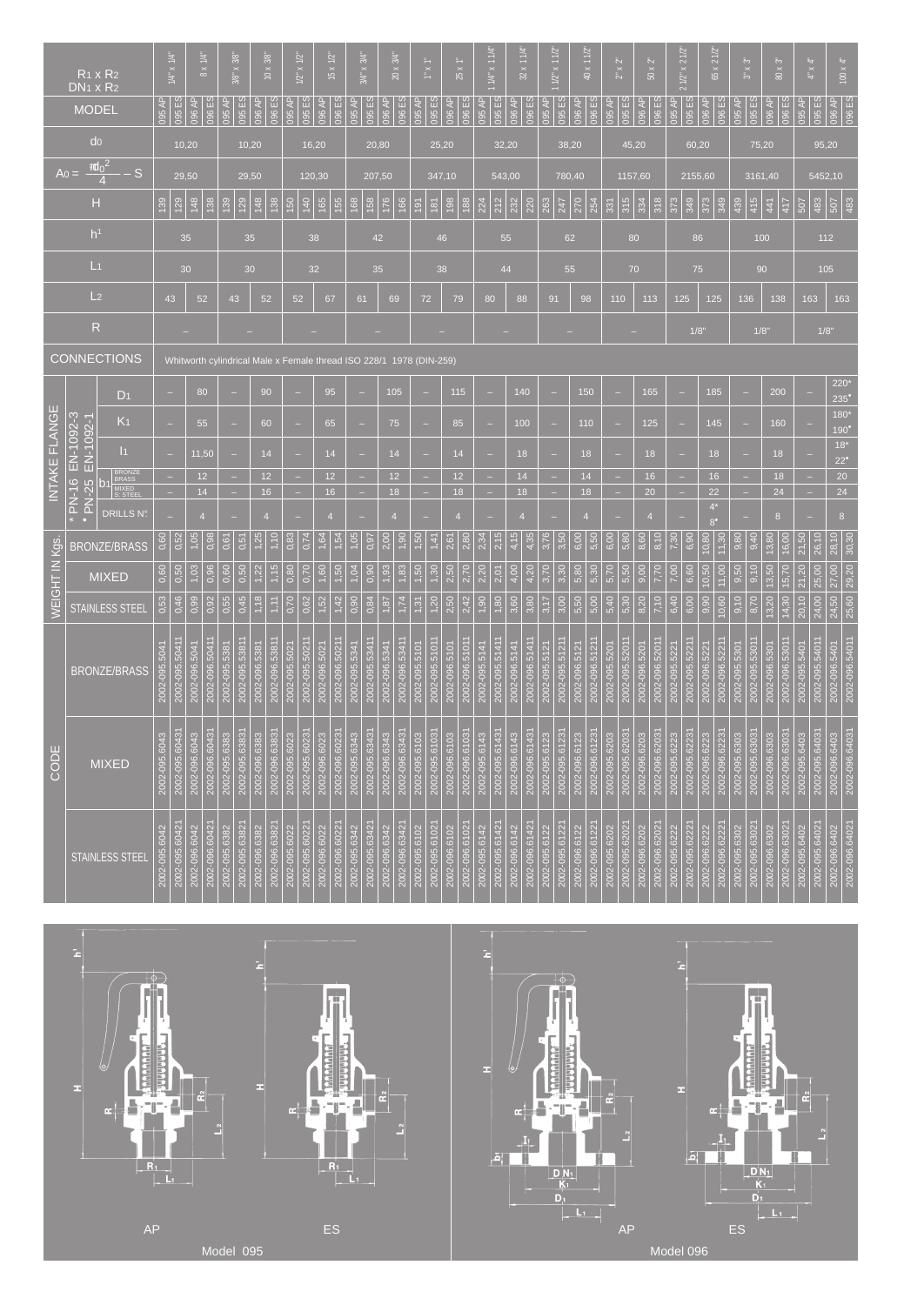|                                      |                                | SET PRESSURES AND REGULATING RANGES  |                |                     |              |                      |                         |                       |
|--------------------------------------|--------------------------------|--------------------------------------|----------------|---------------------|--------------|----------------------|-------------------------|-----------------------|
|                                      |                                |                                      |                |                     |              | SET PRESSURES IN bar |                         |                       |
| $R_1 \times R_2$                     | <b>SPRING REGULATING</b>       |                                      | <b>MAXIMUN</b> |                     |              | MAXIMUM              |                         | <b>MINIMUM</b>        |
| $DN1 \times R2$                      | RANGE IN bar                   | CODE                                 |                | (LIQUIDS AND GASES) |              | (SATURATED STEAM)    |                         |                       |
|                                      |                                |                                      | <b>PN-16</b>   | <b>PN-25</b>        | <b>PN-16</b> | <b>PN-25</b>         | <b>STEAM</b><br>& GASES | <b>LIQUIDS</b><br>(1) |
|                                      | $0,5$ at $1,0$                 | $56024$ •                            |                |                     |              |                      |                         |                       |
|                                      | 1,1 at $1,9$                   | $56025$ •                            |                |                     |              |                      |                         |                       |
| $x 1/4"$<br>$x 3/8"$<br>x3/8"        | 2,0 at 3,9                     | $56026$ •                            |                |                     |              |                      |                         |                       |
| $\infty$                             | 4,0 at 7,9                     | $56027$ $\cdot$                      | 16             | 25                  | 13           | 20                   | 0,5                     | 0,2                   |
| $1/4$ " x $1/4$ "<br>3/8" x 3/8"     | 8,0 at 13,4                    | $56028$ •                            |                |                     |              |                      |                         |                       |
|                                      | 13,5 at 19,8<br>19,9 at 25,0   | $56029$ •<br>$56030$ $\cdot$         |                |                     |              |                      |                         |                       |
|                                      | $0,5$ at $1,0$                 | $56033$ $\cdot$                      |                |                     |              |                      |                         |                       |
|                                      | 1,1 at $2,0$                   | $56034$ •                            |                |                     |              |                      |                         |                       |
| $1/2$ " x $1/2$ "<br>15 x $1/2$ "    | 2,1 at 4,0                     | $56035$ •                            |                |                     |              |                      |                         |                       |
|                                      | 4,1 at 8,0                     | $56036$ $\cdot$                      | 16             | 25                  | 13           | 20                   | 0,5                     | 0,2                   |
|                                      | 8,1 at 12,0                    | $56037$ $\cdot$                      |                |                     |              |                      |                         |                       |
|                                      | 12,1 at 19,0                   | $56038$ •                            |                |                     |              |                      |                         |                       |
|                                      | 19,1 at 25,0<br>$0,5$ at $1,0$ | $56039$ $\bullet$<br>$56043$ •       |                |                     |              |                      |                         |                       |
|                                      | 1,1 at $2,0$                   | $56044$ •                            |                |                     |              |                      |                         |                       |
| $3/4$ " x $3/4$ "<br>20 x $3/4$ "    | 2,1 at 4,0                     | $56045$ •                            |                |                     |              |                      |                         |                       |
|                                      | 4,1 at 6,0                     | 56046 •                              | 16             | 25                  | 13           | 20                   | 0,5                     | 0,2                   |
|                                      | 6,1 at 10,0                    | $56047$ •                            |                |                     |              |                      |                         |                       |
|                                      | 10,1 at 13,2                   | $56048$ •                            |                |                     |              |                      |                         |                       |
|                                      | 13,3 at 17,5                   | $56049$ •                            |                |                     |              |                      |                         |                       |
|                                      | 17,6 at 25,0<br>$0,5$ at $1,5$ | $56050$ $\bullet$<br>$56053$ $\cdot$ |                |                     |              |                      |                         |                       |
|                                      | 1,6 at 2,6                     | $56054$ •                            |                |                     |              |                      |                         |                       |
|                                      | 2,7 at 4,0                     | $56055$ •                            |                |                     |              |                      |                         |                       |
| $1" \times 1"$<br>25 x 1"            | 4,1 at 7,5                     | $56056$ •                            | 16             | 25                  | 13           | 20                   | 0,5                     | 0,2                   |
|                                      | 7,6 at 11,0                    | $56057$ •                            |                |                     |              |                      |                         |                       |
|                                      | 11,1 at 14,5                   | $56058$ •                            |                |                     |              |                      |                         |                       |
|                                      | 14,6 at 20,0                   | $56059$ •                            |                |                     |              |                      |                         |                       |
|                                      | 20,1 at 25,0<br>$0,5$ at $1,5$ | $56060$ $\bullet$<br>$56062$ •       |                |                     |              |                      |                         |                       |
|                                      | 1,6 at 2,6                     | $56063$ •                            |                |                     |              |                      |                         |                       |
| $\frac{1}{4}$                        | 2,7 at 4,0                     | $56064$ •                            |                |                     |              |                      |                         |                       |
|                                      | 4,1 at 7,5                     | $56065$ •                            | 16             | 25                  | 13           | 20                   | 0,5                     | 0,2                   |
|                                      | 7,6 at 10,0                    | 56066 •                              |                |                     |              |                      |                         |                       |
|                                      | 10,1 at 12,5                   | $56067$ •                            |                |                     |              |                      |                         |                       |
| $\frac{11}{4}$<br>$\frac{1}{32}$ x   | 12,6 at 15,5<br>15,6 at 19,5   | $56068$ •                            |                |                     |              |                      |                         |                       |
|                                      | 19,6 at 25,0                   | $56069$ •<br>56070 •                 |                |                     |              |                      |                         |                       |
|                                      | $0,5$ at $0,8$                 | $56073$ •                            |                |                     |              |                      |                         |                       |
|                                      | $0,9$ at $2,0$                 | $56074$ •                            |                |                     |              |                      |                         |                       |
| $x$ 11/2"<br>$x$ 11/2"               | 2,1 at 4,0                     | $56075$ •                            |                |                     |              |                      |                         |                       |
|                                      | 4,1 at 5,5                     | 56076 •                              | 16             | 25                  | 13           | 20                   | 0,5                     | 0,2                   |
|                                      | 5,6 at 8,0                     | 56077 •                              |                |                     |              |                      |                         |                       |
| $11/2$ "<br>40                       | 8,1 at 11,5<br>11,6 at 15,7    | 56078 •<br>56079 •                   |                |                     |              |                      |                         |                       |
|                                      | 15,8 at 25,0                   | 56080 •                              |                |                     |              |                      |                         |                       |
|                                      | $0,5$ at $1,0$                 | $56083$ $\cdot$                      |                |                     |              |                      |                         |                       |
|                                      | 1,1 at 2,0                     | 56084 •                              |                |                     |              |                      |                         |                       |
| $2" \times 2"$<br>50 $\times 2"$     | 2,1 at 5,2                     | 56085 •                              |                |                     |              |                      |                         |                       |
|                                      | 5,3 at 6,7                     | 56086 •                              | 16             | 25                  | 13           | 20                   | 0,5                     | 0,2                   |
|                                      | 6,8 at 11,0<br>11,1 at 13,8    | 56087 •<br>56088 •                   |                |                     |              |                      |                         |                       |
|                                      | 13,9 at 18,9                   | 56089 •                              |                |                     |              |                      |                         |                       |
|                                      | 19,0 at 25,0                   | 56090 -                              |                |                     |              |                      |                         |                       |
|                                      | $0,5$ at $1,5$                 | 56092 •                              |                |                     |              |                      |                         |                       |
| $\frac{1}{2}$ $\frac{5}{2}$          | 1,6 at 5,0                     | 56093 •                              |                |                     |              |                      |                         |                       |
| $\sim \infty$                        | 5,1 at 9,0                     | 56094 •                              | 16             | 25                  | 13           | 20                   | 0,5                     | 0,2                   |
| $\times$ $\times$                    | 9,1 at 11,8<br>11,9 at 15,0    | 56095 -<br>56096 -                   |                |                     |              |                      |                         |                       |
| $1/2$ "<br>65                        | 15,1 at 19,0                   | 56097 -                              |                |                     |              |                      |                         |                       |
| $\sim$                               | 19,1 at 25,0                   | 56098 s                              |                |                     |              |                      |                         |                       |
|                                      | $0,5$ at $2,0$                 | $56099$ •                            |                |                     |              |                      |                         |                       |
|                                      | 2,1 at 6,0                     | 56100 •                              |                |                     |              |                      |                         |                       |
| က် ကိ                                | 6,1 at 8,8                     | $56101 -$                            |                |                     |              |                      |                         |                       |
| $3^{11} \times 3$                    | 8,9 at 12,0                    | 56102 s                              | 16             | 25                  | 13           | 20                   | 0,5                     | 0,2                   |
|                                      | 12,1 at 18,5<br>18,6 at 21,5   | 56103 s<br>56104 s                   |                |                     |              |                      |                         |                       |
|                                      | 21,6 at 25,0                   | 56105 s                              |                |                     |              |                      |                         |                       |
|                                      | $0,5$ at $2,0$                 | $56106$ •                            |                |                     |              |                      |                         |                       |
|                                      | 2,1 at 6,0                     | $56107 -$                            |                |                     |              |                      |                         |                       |
| $4'' \times 4''$<br>100 $\times 4''$ | 6,1 at 9,0                     | 56108 s                              |                |                     |              |                      |                         |                       |
|                                      | 9,1 at 14,0                    | 56109 s                              | 16             | 25                  | 13           | 20                   | 0,5                     | 0,2                   |
|                                      | 14,1 at 19,0                   | 56110 s                              |                |                     |              |                      |                         |                       |
|                                      | 19,1 at 25,0                   | 56111 s                              |                |                     |              |                      |                         |                       |

• Stainless steel (EN-1.4310).

– Sprin steel with Epoxi coating (EN-10270-1-SH).

Vanadium chrome steel with Epoxi coating (EN-1.8159).

(1) For set pressures less than 0,5 bar previous consult with our technical department.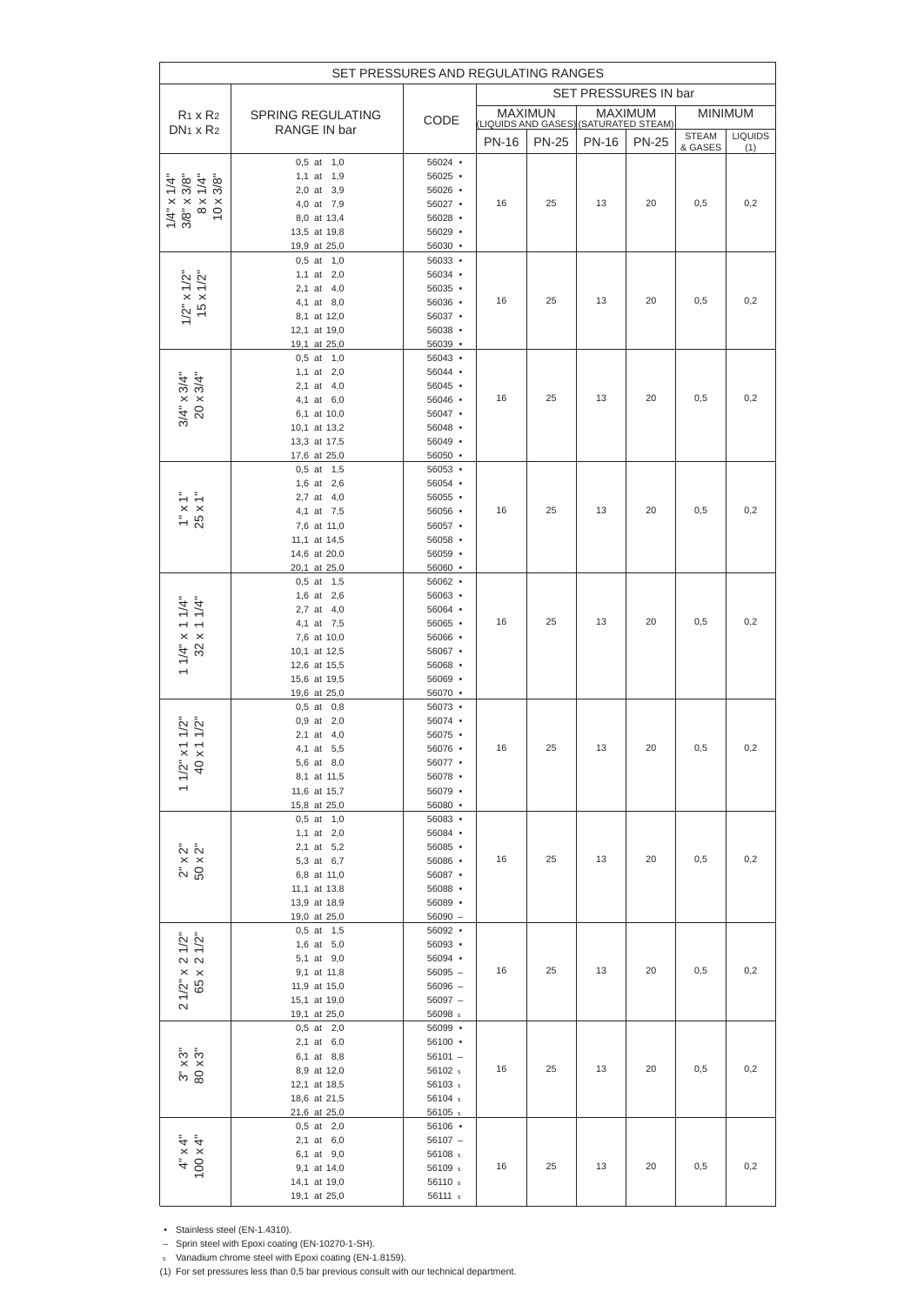|                                         | <b>COEFFICIENT OF DISCHARGE</b>        |                                        |                                        |                                        |                                  |                                   |                                    |                                  |                                |                                  |                                   |  |  |  |  |
|-----------------------------------------|----------------------------------------|----------------------------------------|----------------------------------------|----------------------------------------|----------------------------------|-----------------------------------|------------------------------------|----------------------------------|--------------------------------|----------------------------------|-----------------------------------|--|--|--|--|
| $R_1 \times R_2$<br>$DN_1 \times R_2$   | $1/4" \times 1/4"$<br>$8 \times 1/4$ " | $3/8" \times 3/8"$<br>$10 \times 3/8"$ | $1/2$ " x $1/2$ "<br>$15 \times 1/2$ " | $3/4" \times 3/4"$<br>$20 \times 3/4"$ | $1" \times 1"$<br>$25 \times 1'$ | $11/4"$ x 1 $1/4"$<br>32 x 1 1/4" | $1/2$ " x 1 $1/2$ "<br>40 x 1 1/2" | $2" \times 2"$<br>$50 \times 2"$ | 2 1/2" x 2 1/2"<br>65 x 2 1/2" | $3" \times 3"$<br>$80 \times 3"$ | $4" \times 4"$<br>$100 \times 4"$ |  |  |  |  |
| do                                      | 10,20                                  | 10.20                                  | 16,20                                  | 20,80                                  | 25,20                            | 32,20                             | 38.20                              | 45.20                            | 60.20                          | 75,20                            | 95,20                             |  |  |  |  |
| h                                       | 2,50                                   | 2,50                                   | 3,00                                   | 5,00                                   | 6,00                             | 8,50                              | 11.00                              | 12.00                            | 15,00                          | 19,00                            | 28,00                             |  |  |  |  |
| $h$ /do                                 | 0,25                                   | 0,25                                   | 0,19                                   | 0,24                                   | 0,24                             | 0,26                              | 0,29                               | 0,27                             | 0,25                           | 0,25                             | 0,29                              |  |  |  |  |
| A <sub>0</sub> = $\frac{d^{02}}{4}$ – S | 29,50                                  | 29,50                                  | 120,30                                 | 207.50                                 | 347.10                           | 543,00                            | 780.40                             | 1157.60                          | 2155.60                        | 3161.40                          | 5452,10                           |  |  |  |  |

I



|              | RECOMMENDED RANGES OF APPLICATION |           |           |
|--------------|-----------------------------------|-----------|-----------|
|              | <b>MODEL</b>                      | AP        | <b>FS</b> |
|              | <b>SATURATED STEAM</b>            | <b>SE</b> |           |
| <b>FLUID</b> | <b>GASES</b>                      | $* (1)$   | P.        |
|              | <b>LIQUIDS</b>                    | $*$ (1)   | P.        |

(1) With noxious or expensives fluids apply only ES model. If external backpressure exists, the AP model cannot be used. With external constant backpressure, the spring is adjusted deducting the backpressure from the set pressure.

| <b>DISCHARGE CAPACITY</b>           |     |                                        |                                                                                                         |     |                                        |      |     |                                      |      |     |                                                                                                                                                 |      |     |                                 |      |                                                                                                 |                                                                            |       |
|-------------------------------------|-----|----------------------------------------|---------------------------------------------------------------------------------------------------------|-----|----------------------------------------|------|-----|--------------------------------------|------|-----|-------------------------------------------------------------------------------------------------------------------------------------------------|------|-----|---------------------------------|------|-------------------------------------------------------------------------------------------------|----------------------------------------------------------------------------|-------|
| $R_1 \times R_2$<br>$DN1 \times R2$ |     | $1/4" \times 1/4"$<br>$8 \times 1/4$ " |                                                                                                         |     | $3/8" \times 3/8"$<br>$10 \times 3/8'$ |      |     | $1/2"$ x $1/2"$<br>$15 \times 1/2$ " |      |     | $\sqrt{3}/4$ " x $\sqrt{3}/4$ "<br>20 x 3/4"                                                                                                    |      |     | $1" \times 1"$<br>$25 \times 1$ |      |                                                                                                 | 1 1/4" x 1 1/4"<br>32 x 1 1/4"                                             |       |
| d <sub>0</sub>                      |     | 10.2                                   |                                                                                                         |     | 10.2                                   |      |     | 16.2                                 |      |     | 20.8                                                                                                                                            |      |     | 25.2                            |      |                                                                                                 | 32.2                                                                       |       |
| $A_0 = \frac{d_0^2}{4} - S$         |     | 29.50                                  |                                                                                                         |     | 29,50                                  |      |     | 120.3                                |      |     | 207.5                                                                                                                                           |      |     | 347.1                           |      |                                                                                                 | 543                                                                        |       |
| p<br>[bar]<br><b>SET PRESSURE</b>   |     |                                        | I - Saturated steam in Kg/h.<br>II - Air at 0°C and 1,013 bar in [Nm3/h]<br>III - Water at 20°C in I/h. |     |                                        |      |     |                                      |      |     | For other, not so dense liquids, other than water at 20°C apply:<br>$V_L = \sqrt{\frac{Q_A}{Q_A}}$ . $V_A$ ó $V_A = V_L \sqrt{\frac{Q_L}{Q_A}}$ |      |     |                                 |      | $V_1$ = Liquid flow.<br><u>(Q<sub>∆=</sub>998 Kg/m<sup>3</sup>).</u><br>$Q_i$ = Liquid density. | $V_A$ = Water flow according to table.<br>$Q_4$ = Water density at a 20°C. |       |
| IN bar                              |     | m                                      | Ш.                                                                                                      |     | Ш                                      | m    |     | Ш                                    | Ш    |     | H.                                                                                                                                              | m.   |     | Ш                               | Ш    |                                                                                                 | Ш                                                                          | m.    |
| 0,5                                 | 25  | 30                                     | 342                                                                                                     | 25  | 30                                     | 342  | 42  | 53                                   | 514  | 51  | 62                                                                                                                                              | 737  | 58  | 88                              | 1036 | 65                                                                                              | 123                                                                        | 1290  |
| 1,0                                 | 39  | 45                                     | 489                                                                                                     | 39  | 45                                     | 489  | 63  | 80                                   | 735  | 77  | 94                                                                                                                                              | 1053 | 88  | 133                             | 1480 | 99                                                                                              | 185                                                                        | 1844  |
| 1,5                                 | 42  | 51                                     | 582                                                                                                     | 42  | 51                                     | 582  | 68  | 94                                   | 857  | 86  | 106                                                                                                                                             | 1228 | 95  | 147                             | 1674 | 114                                                                                             | 227                                                                        | 2015  |
| 2,0                                 | 45  | 57                                     | 675                                                                                                     | 45  | 57                                     | 675  | 74  | 108                                  | 980  | 96  | 119                                                                                                                                             | 1403 | 102 | 161                             | 1869 | 130                                                                                             | 270                                                                        | 2187  |
| 2,5                                 | 50  | 66                                     | 768                                                                                                     | 50  | 66                                     | 768  | 83  | 120                                  | 1100 | 113 | 131                                                                                                                                             | 1590 | 121 | 180                             | 2020 | 152                                                                                             | 310                                                                        | 2707  |
| 3,0                                 | 54  | 75                                     | 861                                                                                                     | 54  | 75                                     | 861  | 91  | 133                                  | 1221 | 130 | 143                                                                                                                                             | 1778 | 140 | 199                             | 2170 | 175                                                                                             | 350                                                                        | 3227  |
| 3,5                                 | 60  | 85                                     | 955                                                                                                     | 60  | 85                                     | 955  | 110 | 145                                  | 1342 | 136 | 159                                                                                                                                             | 1944 | 154 | 233                             | 2350 | 223                                                                                             | 387                                                                        | 3468  |
| 4.0                                 | 66  | 96                                     | 1050                                                                                                    | 66  | 96                                     | 1050 | 129 | 157                                  | 1463 | 143 | 175                                                                                                                                             | 2110 | 168 | 268                             | 2530 | 272                                                                                             | 425                                                                        | 3710  |
| 4,5                                 | 70  | 106                                    | 1127                                                                                                    | 70  | 106                                    | 1127 | 137 | 173                                  | 1619 | 155 | 197                                                                                                                                             | 2282 | 195 | 282                             | 2802 | 288                                                                                             | 461                                                                        | 4130  |
| 5,0                                 | 75  | 117                                    | 1204                                                                                                    | 75  | 117                                    | 1204 | 146 | 190                                  | 1775 | 167 | 219                                                                                                                                             | 2455 | 222 | 296                             | 3075 | 305                                                                                             | 497                                                                        | 4551  |
| 5.5                                 | 79  | 127                                    | 1281                                                                                                    | 79  | 127                                    | 1281 | 155 | 206                                  | 1931 | 179 | 241                                                                                                                                             | 2627 | 249 | 310                             | 3347 | 322                                                                                             | 533                                                                        | 4971  |
| 6.0                                 | 84  | 138                                    | 1359                                                                                                    | 84  | 138                                    | 1359 | 164 | 223                                  | 2088 | 192 | 264                                                                                                                                             | 2800 | 276 | 325                             | 3620 | 339                                                                                             | 570                                                                        | 5392  |
| 6,5                                 | 87  | 148                                    | 1428                                                                                                    | 87  | 148                                    | 1428 | 171 | 255                                  | 2191 | 208 | 289                                                                                                                                             | 2902 | 300 | 341                             | 3780 | 361                                                                                             | 606                                                                        | 5690  |
| 7,0                                 | 91  | 159                                    | 1497                                                                                                    | 91  | 159                                    | 1497 | 178 | 287                                  | 2294 | 224 | 314                                                                                                                                             | 3004 | 324 | 358                             | 3940 | 383                                                                                             | 642                                                                        | 5988  |
| 7,5                                 | 95  | 169                                    | 1566                                                                                                    | 95  | 169                                    | 1566 | 185 | 319                                  | 2397 | 240 | 339                                                                                                                                             | 3106 | 348 | 375                             | 4100 | 405                                                                                             | 678                                                                        | 6286  |
| 8,0                                 | 99  | 180                                    | 1635                                                                                                    | 99  | 180                                    | 1635 | 192 | 352                                  | 2500 | 256 | 365                                                                                                                                             | 3208 | 372 | 392                             | 4260 | 427                                                                                             | 715                                                                        | 6584  |
| 9,0                                 | 107 | 204                                    | 1740                                                                                                    | 107 | 204                                    | 1740 | 226 | 376                                  | 2670 | 296 | 417                                                                                                                                             | 3404 | 412 | 442                             | 4588 | 491                                                                                             | 767                                                                        | 7292  |
| 10,0                                | 115 | 228                                    | 1845                                                                                                    | 115 | 228                                    | 1845 | 260 | 400                                  | 2840 | 336 | 470                                                                                                                                             | 3600 | 453 | 493                             | 4916 | 556                                                                                             | 820                                                                        | 8000  |
| 11,0                                | 123 | 252                                    | 1957                                                                                                    | 123 | 252                                    | 1957 | 300 | 426                                  | 3000 | 387 | 517                                                                                                                                             | 3780 | 506 | 541                             | 5142 | 622                                                                                             | 890                                                                        | 9010  |
| 12,0                                | 132 | 276                                    | 2070                                                                                                    | 132 | 276                                    | 2070 | 340 | 452                                  | 3160 | 439 | 565                                                                                                                                             | 3960 | 560 | 590                             | 5368 | 689                                                                                             | 960                                                                        | 10020 |
| 13.0                                | 139 | 301                                    | 2167                                                                                                    | 139 | 301                                    | 2167 | 372 | 476                                  | 3324 | 482 | 607                                                                                                                                             | 4102 | 602 | 655                             | 5820 | 732                                                                                             | 1042                                                                       | 10535 |
| 14,0                                | 147 | 327                                    | 2265                                                                                                    | 147 | 327                                    | 2265 | 405 | 500                                  | 3488 | 526 | 650                                                                                                                                             | 4244 | 645 | 720                             | 6272 | 776                                                                                             | 1125                                                                       | 11050 |
| 15,0                                | 154 | 349                                    | 2341                                                                                                    | 154 | 349                                    | 2341 | 442 | 526                                  | 3624 | 548 | 697                                                                                                                                             | 4402 | 683 | 760                             | 6481 | 838                                                                                             | 1202                                                                       | 11525 |
| 16.0                                | 162 | 372                                    | 2418                                                                                                    | 162 | 372                                    | 2418 | 480 | 552                                  | 3760 | 570 | 745                                                                                                                                             | 4560 | 721 | 800                             | 6690 | 900                                                                                             | 1280                                                                       | 12000 |
| 17,0                                | 169 | 396                                    | 2521                                                                                                    | 169 | 396                                    | 2521 | 520 | 572                                  | 3890 | 610 | 832                                                                                                                                             | 4750 | 796 | 883                             | 6945 | 970                                                                                             | 1360                                                                       | 12330 |
| 18,0                                | 177 | 420                                    | 2625                                                                                                    | 177 | 420                                    | 2625 | 560 | 592                                  | 4020 | 650 | 920                                                                                                                                             | 4940 | 872 | 967                             | 7200 | 1040                                                                                            | 1440                                                                       | 12660 |
| 20,0                                | 192 | 465                                    | 2829                                                                                                    | 192 | 465                                    | 2829 | 640 | 644                                  | 4360 | 725 | 1016                                                                                                                                            | 5076 | 956 | 1180                            | 7740 | 1180                                                                                            | 1600                                                                       | 13316 |
| 22.0                                |     | 510                                    | 3036                                                                                                    |     | 510                                    | 3036 |     | 696                                  | 4652 |     | 1112                                                                                                                                            | 5092 |     | 1310                            | 8216 |                                                                                                 | 1772                                                                       | 13976 |
| 24,0                                |     | 544                                    | 3190                                                                                                    |     | 544                                    | 3190 |     | 750                                  | 4808 |     | 1184                                                                                                                                            | 5416 |     | 1415                            | 8598 |                                                                                                 | 1896                                                                       | 14560 |
| 25.0                                |     | 579                                    | 3345                                                                                                    |     | 579                                    | 3345 |     | 805                                  | 4964 |     | 1256                                                                                                                                            | 5740 |     | 1520                            | 8980 |                                                                                                 | 2020                                                                       | 15144 |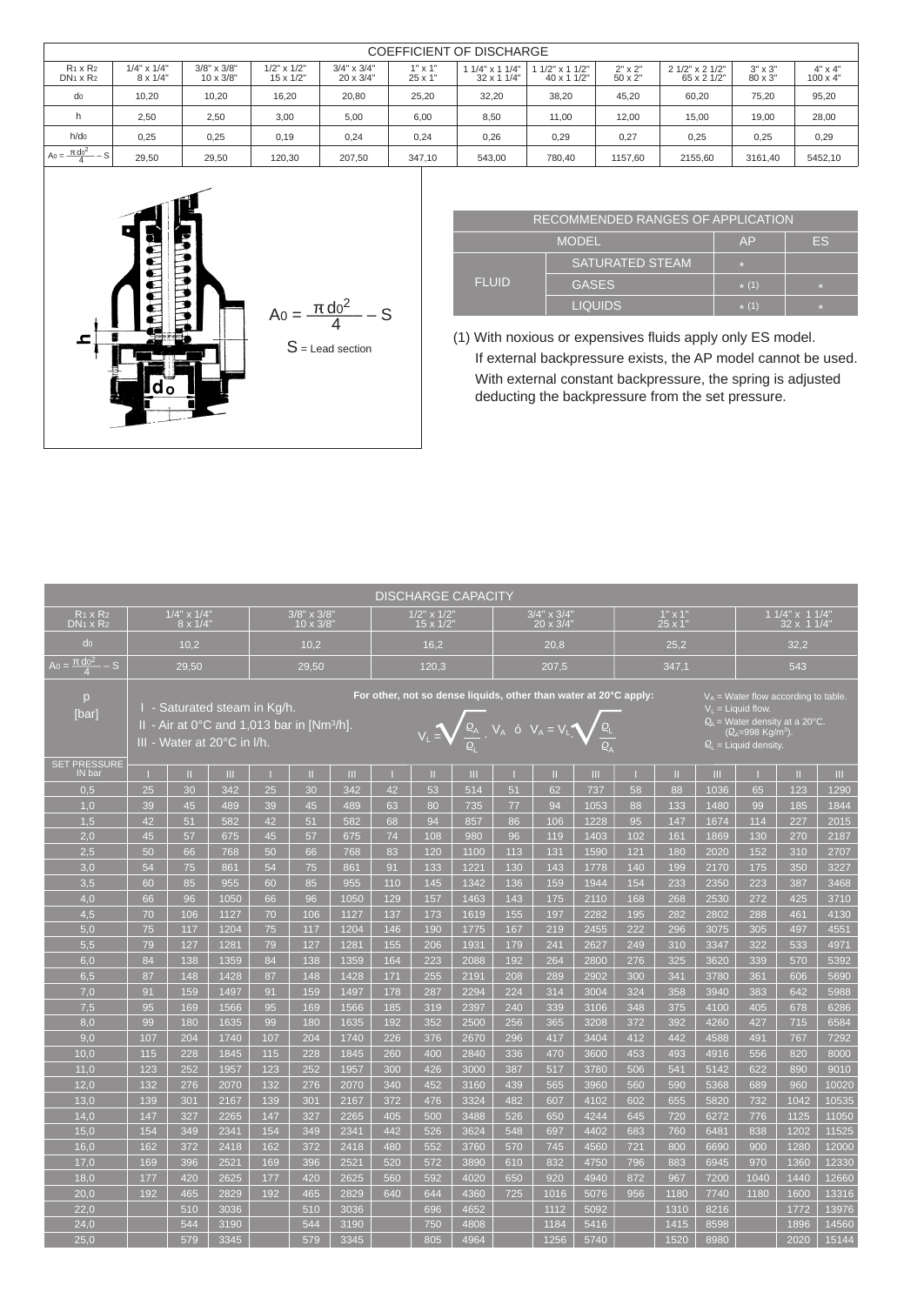

OVERPRESSURE IN %

|      | <b>DISCHARGE CAPACITY</b><br>R <sub>1</sub> x R <sub>2</sub><br>1 1/2" x 1 1/2"<br>$2" \times 2"$<br>2 1/2" x 2 1/2"<br>$4" \times 4"$<br>$3" \times 3"$ |       |      |               |       |      |             |       |      |         |       |      |                   |       |                                              |
|------|----------------------------------------------------------------------------------------------------------------------------------------------------------|-------|------|---------------|-------|------|-------------|-------|------|---------|-------|------|-------------------|-------|----------------------------------------------|
|      | 40 x 1 1/2"                                                                                                                                              |       |      | $50 \times 2$ |       |      | 65 x 2 1/2" |       |      | 80 x 3" |       |      | $100 \times 4$ "  |       | $DN1 \times R2$                              |
|      | 38,2                                                                                                                                                     |       |      | 45.2          |       |      | 60.2        |       |      | 75,2    |       |      | 95.2              |       | d <sub>0</sub>                               |
|      | 780,4                                                                                                                                                    |       |      | 1157,6        |       |      | 2155,6      |       |      | 3161,4  |       |      | 5452,1            |       | $A_0 = \frac{d_0^2}{4} - S$                  |
|      |                                                                                                                                                          |       |      |               |       |      |             |       |      |         |       |      |                   |       |                                              |
|      |                                                                                                                                                          |       |      |               |       |      |             |       |      |         |       |      |                   |       | <sub>D</sub><br>[bar]<br><b>SET PRESSURE</b> |
|      | Ш                                                                                                                                                        | Ш     |      | Ш             | Ш     |      | Ш           | Ш     |      | m       | Ш     |      | Ш                 | Ш     | IN bar                                       |
| 104  | 176                                                                                                                                                      | 1930  | 146  | 225           | 2898  | 188  | 272         | 4130  | 272  | 335     | 5201  | 484  | 656               | 6472  | 0,5                                          |
| 157  | 266                                                                                                                                                      | 2758  | 220  | 339           | 4140  | 284  | 410         | 5900  | 410  | 505     | 7430  | 729  | 987               | 9247  | 1,0                                          |
| 176  | 310                                                                                                                                                      | 3242  | 250  | 385           | 4628  | 318  | 458         | 6765  | 455  | 557     | 8307  | 850  | 1050              | 10141 | 1,5                                          |
| 196  | 353                                                                                                                                                      | 3727  | 280  | 430           | 5117  | 351  | 507         | 7630  | 500  | 609     | 9184  | 972  | 1113              | 11035 | 2,0                                          |
| 234  | 391                                                                                                                                                      | 4148  | 308  | 475           | 5540  | 385  | 565         | 8490  | 554  | 705     | 9992  | 1087 | 1202              | 11320 | 2,5                                          |
| 273  | 430                                                                                                                                                      | 4570  | 336  | 521           | 5964  | 419  | 623         | 9350  | 609  | 802     | 10800 | 1203 | 1292              | 11604 | 3,0                                          |
| 308  | 463                                                                                                                                                      | 4931  | 375  | 586           | 6788  | 454  | 686         | 11315 | 667  | 861     | 12453 | 1326 | 1376              | 13742 | 3,5                                          |
| 343  | 497                                                                                                                                                      | 5292  | 415  | 652           | 7612  | 490  | 749         | 13280 | 725  | 920     | 14107 | 1449 | 1460              | 15880 | 4,0                                          |
| 364  | 557                                                                                                                                                      | 5941  | 444  | 709           | 9134  | 532  | 809         | 14685 | 786  | 1024    | 15610 | 1567 | 1586              | 17756 | 4,5                                          |
| 385  | 618                                                                                                                                                      | 6591  | 473  | 766           | 10656 | 575  | 870         | 16090 | 847  | 1128    | 17113 | 1686 | $\overline{1712}$ | 19632 | 5,0                                          |
| 406  | 679                                                                                                                                                      | 7240  | 502  | 823           | 12178 | 617  | 931         | 17495 | 908  | 1232    | 18616 | 1804 | 1838              | 21508 | $\overline{5,5}$                             |
| 427  | 740                                                                                                                                                      | 7890  | 532  | 880           | 13700 | 660  | 992         | 18900 | 969  | 1336    | 20120 | 1923 | 1964              | 23384 | 6,0                                          |
| 452  | 786                                                                                                                                                      | 8224  | 570  | 919           | 14687 | 681  | 1030        | 19338 | 1027 | 1420    | 20852 | 2042 | 2056              | 23910 | 6,5                                          |
| 478  | 832                                                                                                                                                      | 8559  | 609  | 958           | 15674 | 702  | 1068        | 19776 | 1086 | 1504    | 21585 | 2161 | 2148              | 24437 | 7,0                                          |
| 503  | 878                                                                                                                                                      | 8893  | 648  | 997           | 16661 | 723  | 1106        | 20214 | 1144 | 1588    | 22317 | 2280 | 2240              | 24963 | 7,5                                          |
| 529  | 925                                                                                                                                                      | 9228  | 687  | 1036          | 17648 | 744  | 1145        | 20653 | 1203 | 1672    | 23050 | 2400 | 2332              | 25490 | 8,0                                          |
| 564  | 1014                                                                                                                                                     | 10958 | 711  | 1106          | 19539 | 802  | 1215        | 22812 | 1327 | 1854    | 24373 | 2641 | 2414              | 26081 | 9,0                                          |
| 600  | 1104                                                                                                                                                     | 12688 | 735  | 1176          | 21430 | 860  | 1285        | 24972 | 1452 | 2036    | 25696 | 2883 | 2496              | 26672 | 10,0                                         |
| 675  | 1188                                                                                                                                                     | 13374 | 807  | 1258          | 22365 | 923  | 1388        | 25311 | 1576 | 2213    | 25968 | 3121 | 2714              | 27464 | 11,0                                         |
| 750  | 1272                                                                                                                                                     | 14060 | 879  | 1340          | 23300 | 987  | 1492        | 25650 | 1700 | 2390    | 26240 | 3360 | 2932              | 28256 | 12,0                                         |
| 806  | 1358                                                                                                                                                     | 14715 | 957  | 1430          | 24070 | 1056 | 1586        | 26525 | 1822 | 2577    | 27305 | 3601 | 3144              | 29108 | 13,0                                         |
| 862  | 1445                                                                                                                                                     | 15370 | 1036 | 1520          | 24840 | 1125 | 1680        | 27400 | 1944 | 2765    | 28370 | 3843 | 3356              | 29960 | 14,0                                         |
| 957  | 1530                                                                                                                                                     | 16310 | 1104 | 1615          | 25684 | 1190 | 1836        | 27915 | 2076 | 2948    | 29033 | 4086 | 3604              | 30950 | 15,0                                         |
| 1052 | 1615                                                                                                                                                     | 17250 | 1172 | 1710          | 26528 | 1256 | 1992        | 28430 | 2209 | 3132    | 29697 | 4329 | 3852              | 31940 | 16,0                                         |
| 1124 | 1703                                                                                                                                                     | 17945 | 1251 | 1877          | 27300 | 1374 | 2186        | 29575 | 2325 | 3294    | 31032 | 4566 | 4222              | 32592 | 17,0                                         |
| 1196 | 1792                                                                                                                                                     | 18640 | 1330 | 2045          | 28072 | 1493 | 2380        | 30720 | 2442 | 3456    | 32368 | 4803 | 4592              | 33244 | 18,0                                         |
| 1292 | 1995                                                                                                                                                     | 20230 | 1452 | 2385          | 29870 | 1590 | 2512        | 32456 | 2685 | 3812    | 33030 | 5295 | 5162              | 34936 | 20,0                                         |
|      | 2232                                                                                                                                                     | 21968 |      | 2556          | 31296 |      | 2952        | 35200 |      | 4156    | 36616 |      | 5750              | 38120 | 22,0                                         |
|      | 2374                                                                                                                                                     | 22090 |      | 2766          | 32590 |      | 3188        | 38088 |      | 4404    | 42400 |      | 6103              | 46320 | 24,0                                         |
|      | 2516                                                                                                                                                     | 22212 |      | 2976          | 33885 |      | 3424        | 40976 |      | 4652    | 48184 |      | 6456              | 54520 | 25,0                                         |

Calculus and measurement according "DIN-A4-109268/69/70"